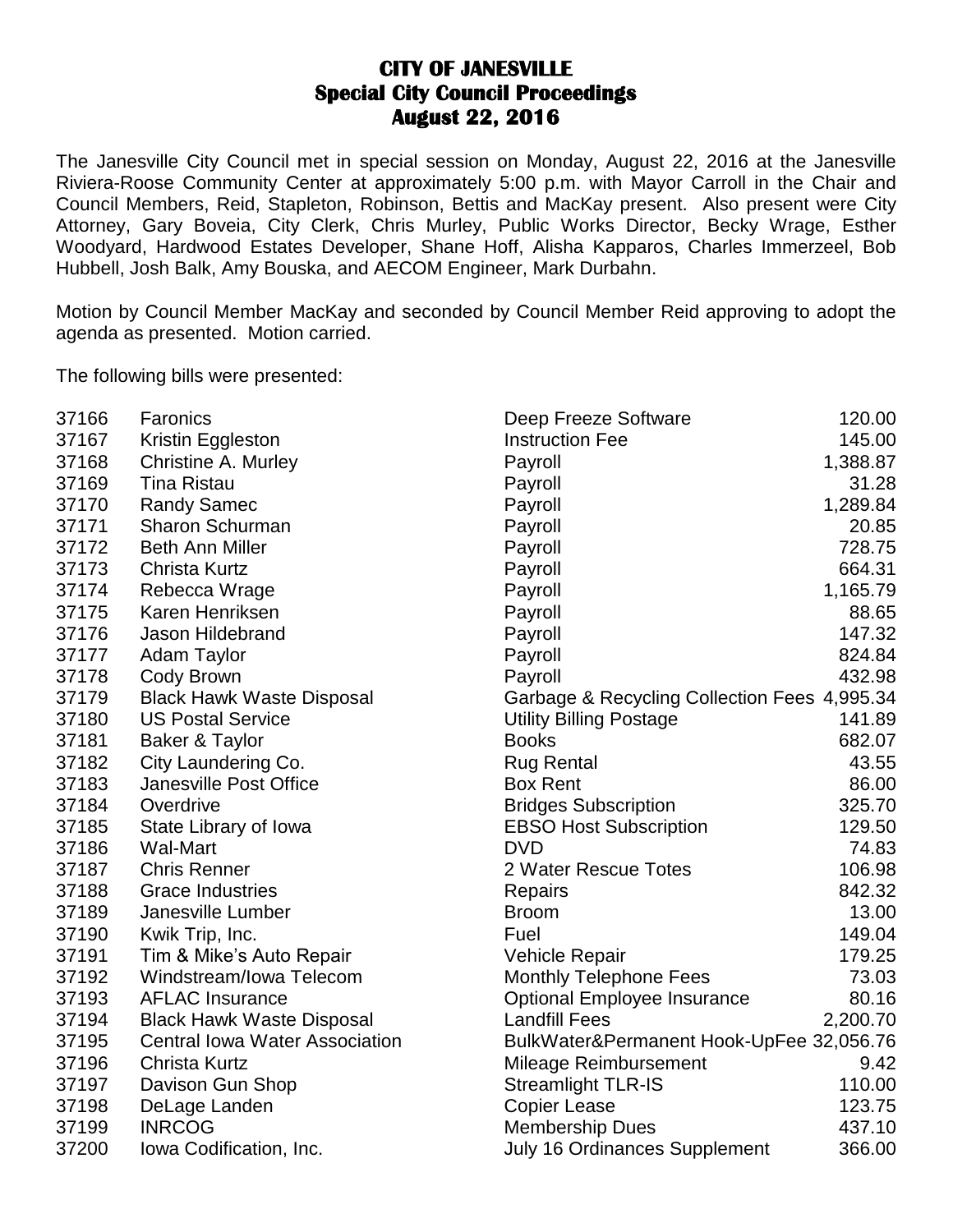| 37201         | Janesville Lumber                     | Cable Tire, Grease Tube & Misc.       | 141.94    |
|---------------|---------------------------------------|---------------------------------------|-----------|
| 37202         | Kwik Trip, Inc.                       |                                       | .00.      |
| 37203         | Kwik Trip, Inc.                       | Fuel                                  | 458.32    |
| 37204         | Marco, Inc.                           | Copies per Lease                      | 153.90    |
| 37205         | Peterson Contractors, Inc.            | Retainage - BRBPB Project             | 22,292.31 |
| 37206         | <b>Rite Price Office Supplies</b>     | Ribbon Note Pads, Binders, Misc.      | 198.24    |
| 37207         | <b>Stokes Welding</b>                 | Filler Cap & Mix                      | 13.68     |
| 37208         | U.S. Cellular                         | <b>PW Cell Phone Service</b>          | 64.08     |
| 37209         | <b>Verizon Wireless</b>               | <b>PD Wireless Service</b>            | 40.01     |
| 37210         | <b>Waverly Newspapers</b>             | <b>Publication Fees</b>               | 334.76    |
| 37211         | Mid American Energy Company           | <b>Gas &amp; Electricity Service</b>  | 2,442.54  |
| 37212         | <b>Sun Life Financial</b>             | <b>Employee Life &amp; Disability</b> | 444.80    |
| 37213         | Wellmark                              | Employee Health & Dental              | 5,955.06  |
| 37214         | <b>Christine A. Murley</b>            | Payroll                               | 1,388.87  |
| 37215         | <b>Randy Samec</b>                    | Payroll                               | 1,269.36  |
| 37216         | <b>Beth Ann Miller</b>                | Payroll                               | 728.74    |
| 37217         | Daniel Woodyard                       | Payroll                               | 850.02    |
| 37218         | Daniel Woodyard                       | Payroll                               | 850.12    |
| 37219         | <b>Christa Kurtz</b>                  | Payroll                               | 652.99    |
| 37220         | Kathryn Behnke                        | Payroll                               | 31.28     |
| 37321         | Rebecca Wrage                         | Payroll                               | 1,165.79  |
| 37222         | Karen Henriksen                       | Payroll                               | 88.65     |
| 37223         | Eric Ver Steegt                       | Payroll                               | 248.89    |
| 37224         | <b>Dustin Mooty</b>                   | Payroll                               | 463.38    |
| 37225         | <b>Adam Taylor</b>                    | Payroll                               | 701.37    |
| 37226         | Cody Brown                            | Payroll                               | 482.09    |
| 37227         | <b>VOID</b>                           |                                       | .00.      |
| 37228         | <b>IPERS</b>                          | <b>IPERS</b>                          | 2,580.08  |
| 37229         | Treasurer - State of Iowa             | <b>State Taxes</b>                    | 848.00    |
| 37230         | <b>Bremer County Sheriff's Office</b> | Collection                            | 566.72    |
| 3196340       | <b>EFTPS</b>                          | Fed/FICA Tax                          | 2,260.64  |
| 3196341 EFTPS |                                       | Fed/FICA Tax                          | 3,108.57  |

(Disbursements: General-\$16,770.58, Road Use-\$4,111.64, Special Events-\$.00, Summer Rec Program-\$24.11, First Responders-\$145.00, Volunteer Fire Dept.–\$1,290.59, Special Library- \$6,214.72, Park Expansion & Improvements-\$.00, Water & Sewer Improvements - \$.00, Street/Bridge Maint & Improvement - \$.00, Barrick Road Bicycle/Pedestrian Bridge Project- \$22,292.31, Water-\$36,335.43, Sewer-\$4,547.17, and Refuse-\$9,368.52 = \$101,100.07)

RESOLUTION #1555 - A RESOLUTION ALLOWING ADDITIONAL CLAIMS FOR THE MONTH OF AUGUST 2016. BE IT RESOLVED BY THE CITY COUNCIL OF THE CITY OF JANESVILLE, IOWA that the foregoing claims be allowed as presented and warrants for the same be issued to the City Treasurer. BE IT FURTHER RESOLVED that the City Clerk is hereby authorized, empowered, and directed to draw and issue warrants on the respective funds and accounts. Resolved by Council Member Robinson and seconded by Council Member Stapleton to approve the bills as presented. Roll Call Vote: Ayes – Reid, Stapleton, Robinson, Bettis, and MacKay. Nays – None. Resolution approved and adopted this 22nd day of August 2016.

## ATTEST: \_\_\_\_\_\_\_\_\_\_\_\_\_\_\_\_\_\_\_\_\_\_\_\_\_\_\_\_\_\_ MAYOR: \_\_\_\_\_\_\_\_\_\_\_\_\_\_\_\_\_\_\_\_\_\_\_\_\_\_\_\_\_\_\_\_\_

Josh Balk, Dry Run Creek Watershed Coordinator with Black Hawk County Soil and Water Conservation District and Amy Bouska, Northeast Iowa Urban Conservationist gave a presentation